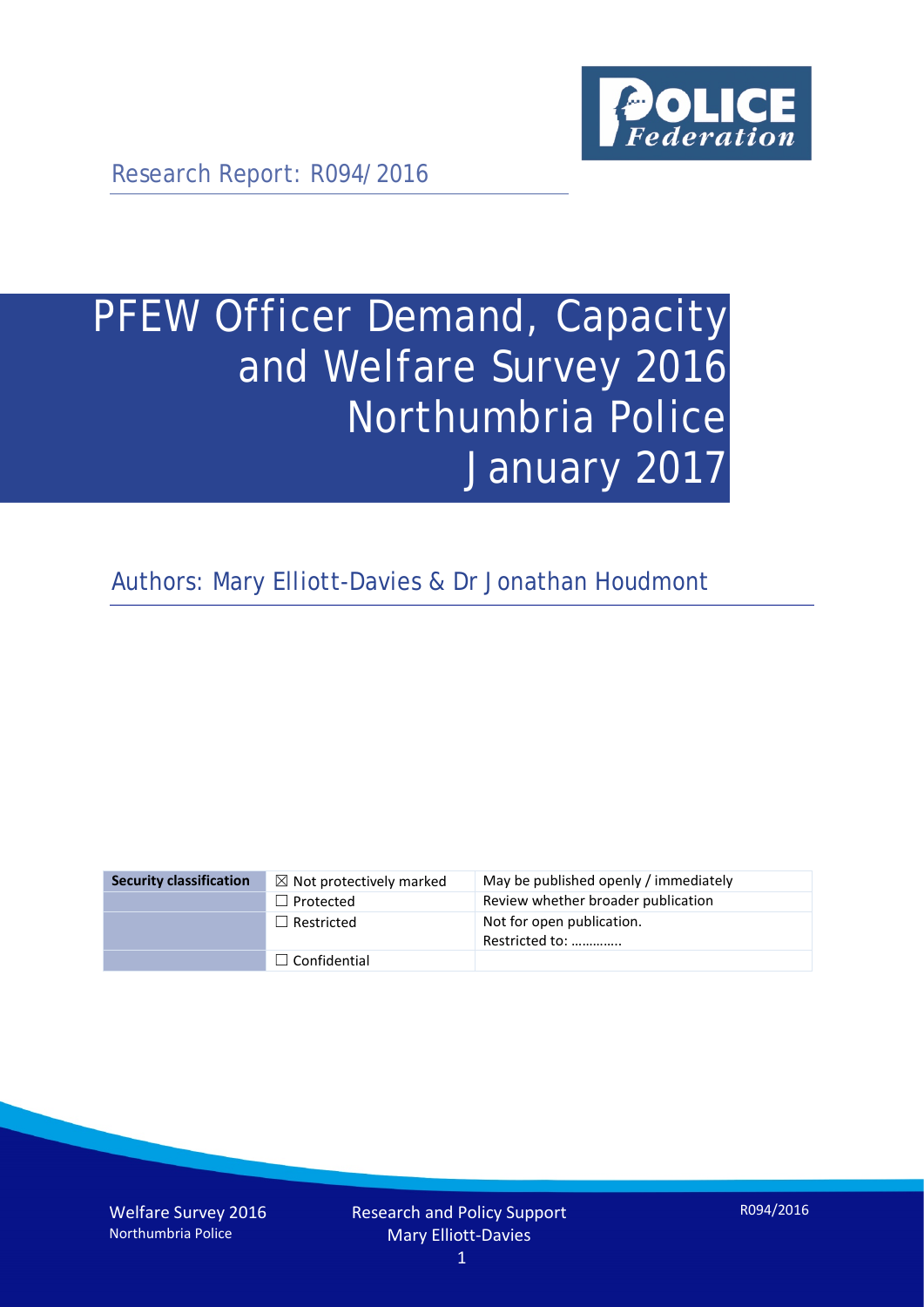# **1. FOREWORD**

### **INTRODUCTION**

In recent times policing in England and Wales has experienced unprecedented budgetary cuts amount[i](#page-15-0)ng to an 18% real-term reduction since 2010.<sup>1</sup> The impact on police officer numbers has been considerable, with a 14% fall in officer numbers over a seven year period from a high of 143,734 in 2009<sup>[ii](#page-15-1)</sup> to 124,066 in March 2016.<sup>[iii](#page-15-2)</sup> Evidence from a focus group study conducted by the PFEW<sup>[iv](#page-15-3)</sup> highlighted that these reduction's may be having a negative effect on officers individual wellbeing. It was within this context that the 2016 PFEW Officer Demand, Capacity, and Welfare Survey took place.

This report provides a summary of responses to key questions from the 2016 PFEW Officer Demand, Capacity, and Welfare Survey from respondents in **Northumbria Police**.

Where appropriate, details of average responses for the police service as a whole are also presented. However, differences between the national and local responses have not been tested statistically and therefore any differences reported are for guidance only and must be treated with caution.

Force rankings have not been included due to the vast range of response rates across forces (2.1% - 34.2%), making comparisons inappropriate without the application of inferential statistics to address the extreme variations in sample sizes (range: 34 -3909). In addition, forces with less than 100 respondents were not provided with a force level report as their sample size was too small to be representative of the force as a whole and may have enabled identification of individuals based on their demographics.

Please be aware that the total number of responses for each item may vary slightly as not all items were answered by all respondents, and all percentages are rounded to the nearest whole number. In addition, the actual differences between any and all groups may be quite small and these details should be considered when interpreting the data.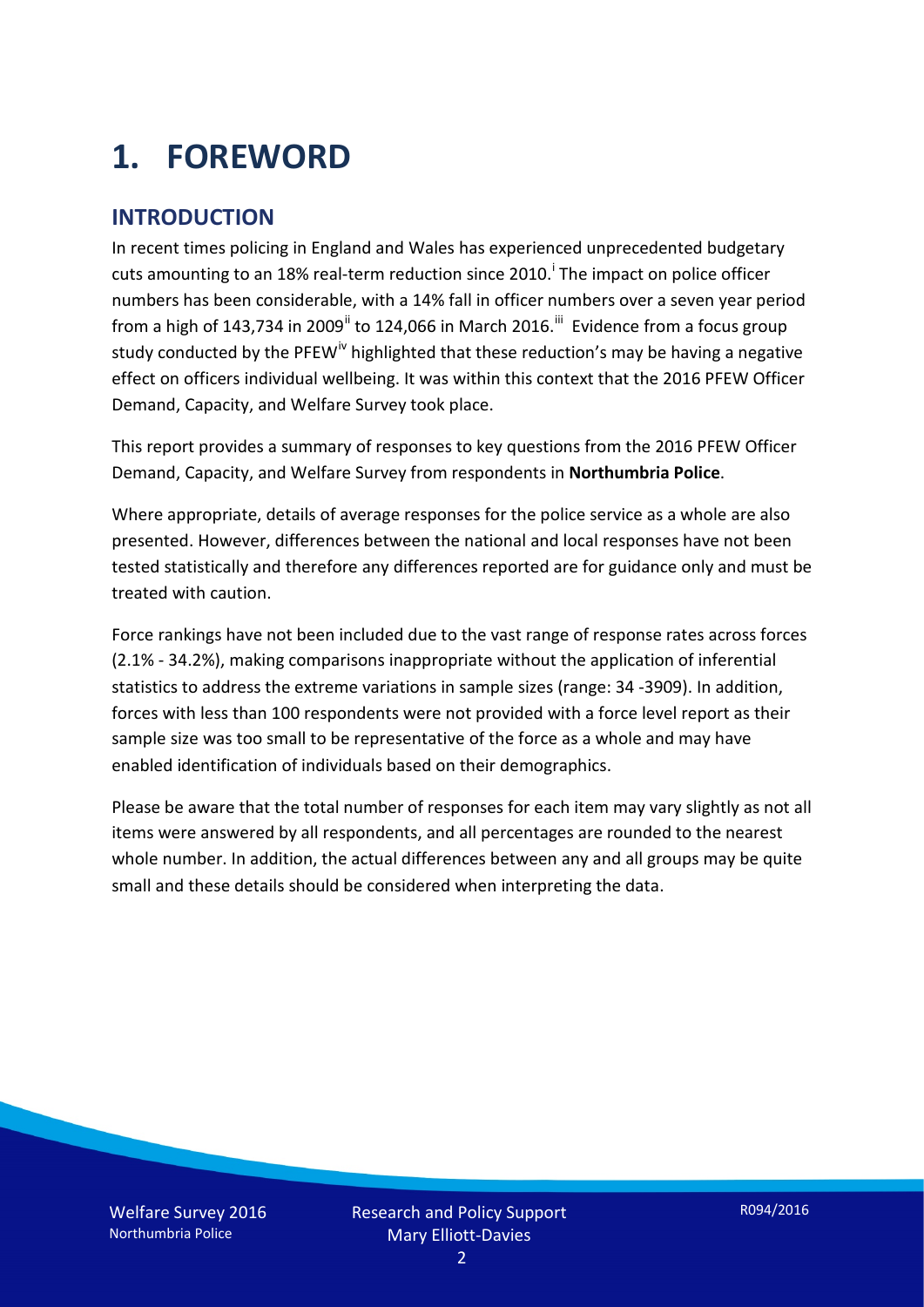### **RESPONSE RATES AND DEMOGRAPHICS**

Survey responses were gathered over a four-week period in February 2016. All officers of the federated ranks in England and Wales were eligible to participate. Analyses were conducted on a sample of 16,841 responses drawn from all 43 forces across England and Wales.  $^1$  $^1$  The national response rate for the 2016 survey was 14%.

190 responses were received from Northumbria Police, representing a response rate of around  $6\%$ .<sup>[2](#page-2-1)</sup> The margin of error for this report has been calculated using the size of the sample and the population. At a 95% confidence level, this force report has a 7% margin of error. If the margin of error is less than 5%, it can be considered to be within the normal bounds of academic rigor.<sup>[3](#page-2-2)</sup> If this threshold has not been met, the results from this report must be interpreted with caution.

Overall 1% of respondents (*N*=237) to the survey declined to state which force they belonged to. These responses have been included within the national data but are excluded from force-level analyses.

75% of responses from Northumbria Police were received from male officers and 25% of responses were from female officers. In regards to rank, 68% of respondents from Northumbria Police were Constables, 27% were Sergeants and 5% were Inspectors or Chief Inspectors. 2% of responses from Northumbria Police were received from Black and Minority Ethnic (BME) officers.

<u>.</u>

<span id="page-2-0"></span> $1$  Data were removed where the respondent indicated they were not currently a police officer or they gave implausible answers – for full exclusion criteria, please see Houdmont & Elliott-Davies (2016).<br><sup>2</sup> Based on March 2016 Home Office figures of officer headcount.

<span id="page-2-1"></span>

<span id="page-2-2"></span> $3$  The generally accepted academic standards is a 95% confidence level with a 5% (or less) margin of error.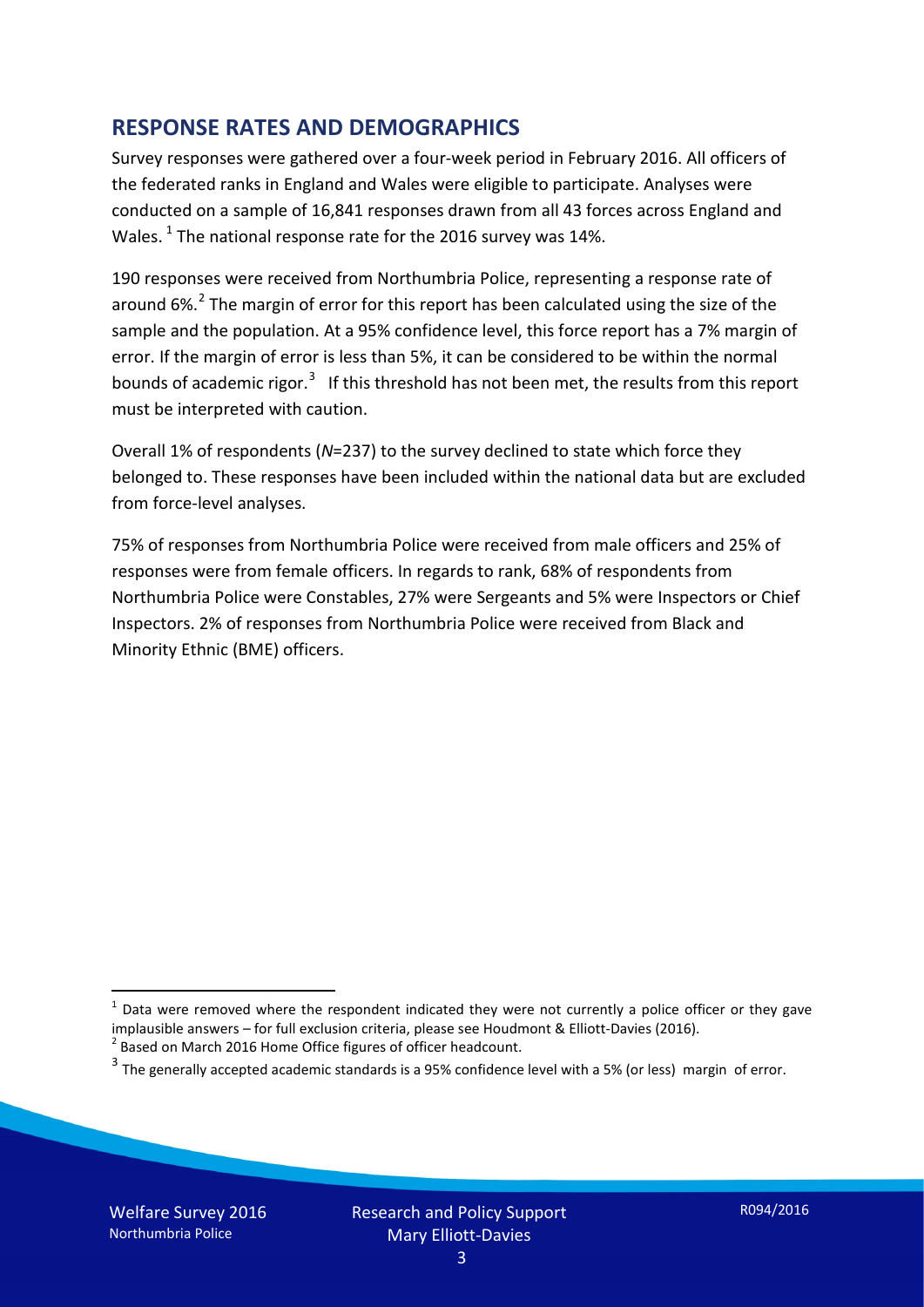# **2. DEMAND**

# **2.1. WORKLOAD**

76% of respondents from Northumbria Police told us that their workload is currently too high. This was higher than the proportion of national respondents who reported their workload was too high (66%).

# **2.2. HSE MANAGEMENT STANDARDS**

The UK Health and Safety Executive published the Management Standards Indicator Tool (MSIT) to assist organisations in the assessment of workers exposure to dimensions of the psychosocial work en[v](#page-15-4)ironment that, if not properly managed, can lead to harm to health.<sup>v</sup> The 25-item version of the MSIT<sup>[vi](#page-15-5)</sup> contains four items that measure job demands.

33% of respondents from Northumbria Police told us that they often or always have unachievable deadlines, and 40% that they have to neglect some tasks because they have too much to do. Findings for the MSIT job demand items for Northumbria Police are presented in Figure 1 below.



#### *Figure 1. Northumbria Police: HSE MSIT Job Demands*

Welfare Survey 2016 Northumbria Police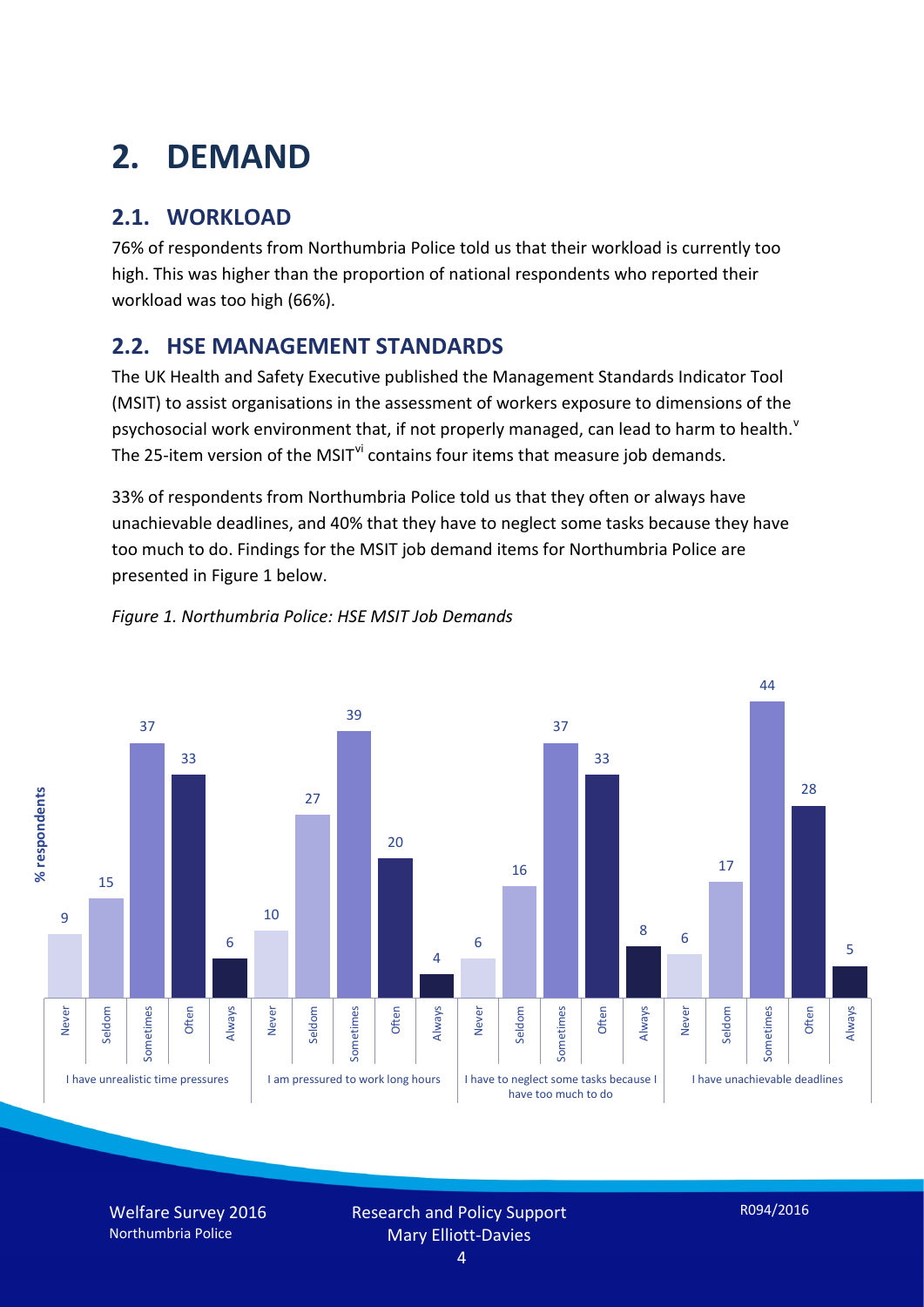### **2.3. AMOUNT AND PACE OF WORK**

A set of statements were developed for the current study to assess aspects of job demands in regards to the amount and pace of work. Findings for Northumbria Police are presented in Figure 2.



67% of respondents from Northumbria Police *disagreed* or *strongly disagreed* that they were able to meet all of the conflicting demands on their time and 77% of respondents from Northumbria Police *disagreed* or *strongly disagreed* that there are enough officers to manage all the demands made on their team/unit.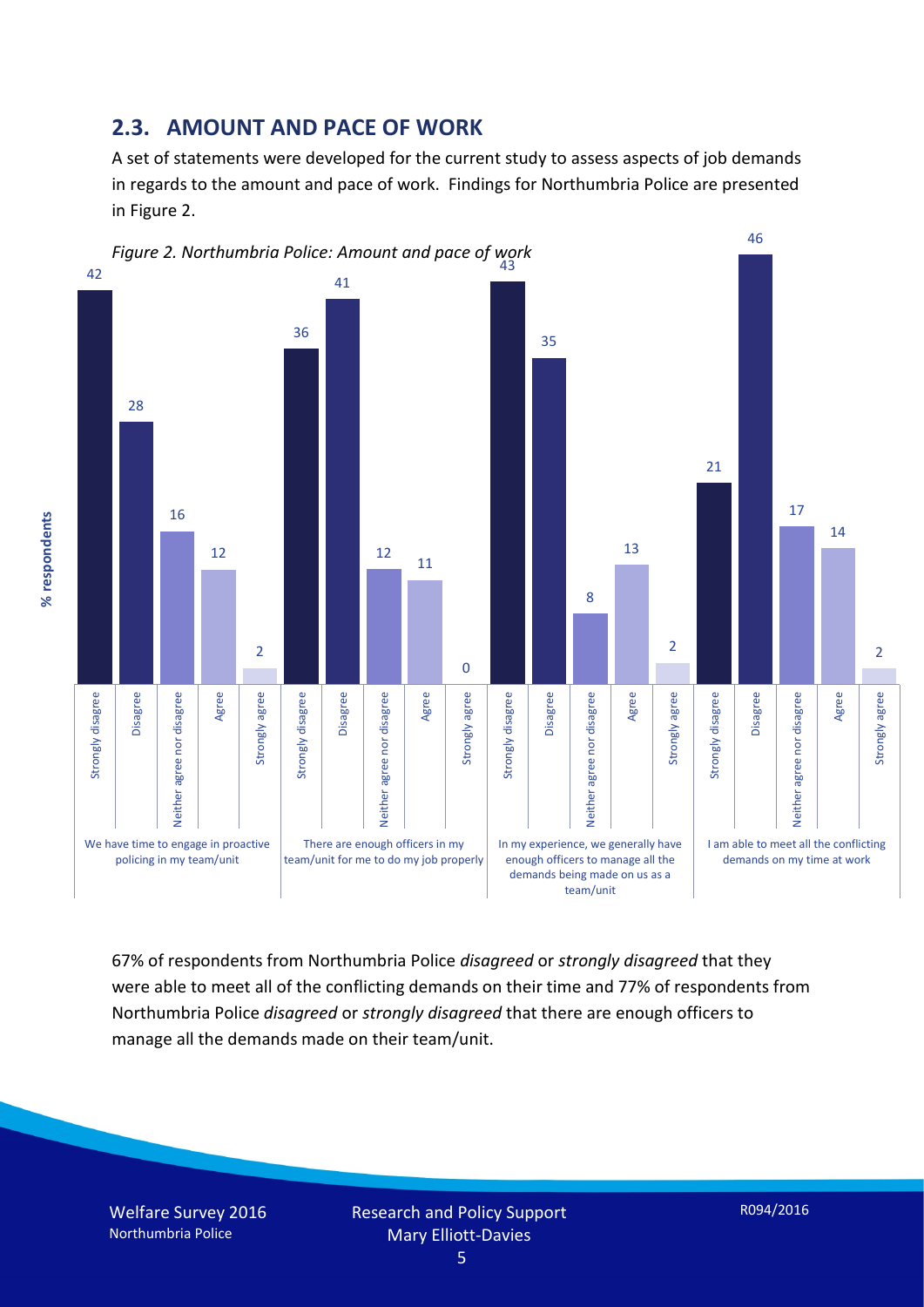# **3. CAPACITY**

## **3.1. MINIMUM OFFICER STAFFING**

We asked respondents whether or not their team or unit has a minimum officer staffing level and 74% of respondents from Northumbria Police indicated that their team or unit had a minimum officer staffing level. Among respondents whose team or unit had a minimum officer staffing level, 13% indicated that this level was achieved *never* or *rarely*.

## **3.2. OFFICER STAFFING ARRANGEMENTS**

Respondents were asked whether they had been told how officer staffing levels in their team/unit were determined and whether they felt it was effective. 64% of respondents from Northumbria Police indicated that they had not been told how officer staffing levels are determined, whilst 65% *disagreed* or *strongly disagreed* that the way officer staffing levels are determined seems to be effective. An additional set of statements were developed for this survey to assess aspects of capacity to meet job demands. Results for Northumbria Police are below.



*Figure 3. Northumbria Police: Capacity to deal with workload*

Welfare Survey 2016 Northumbria Police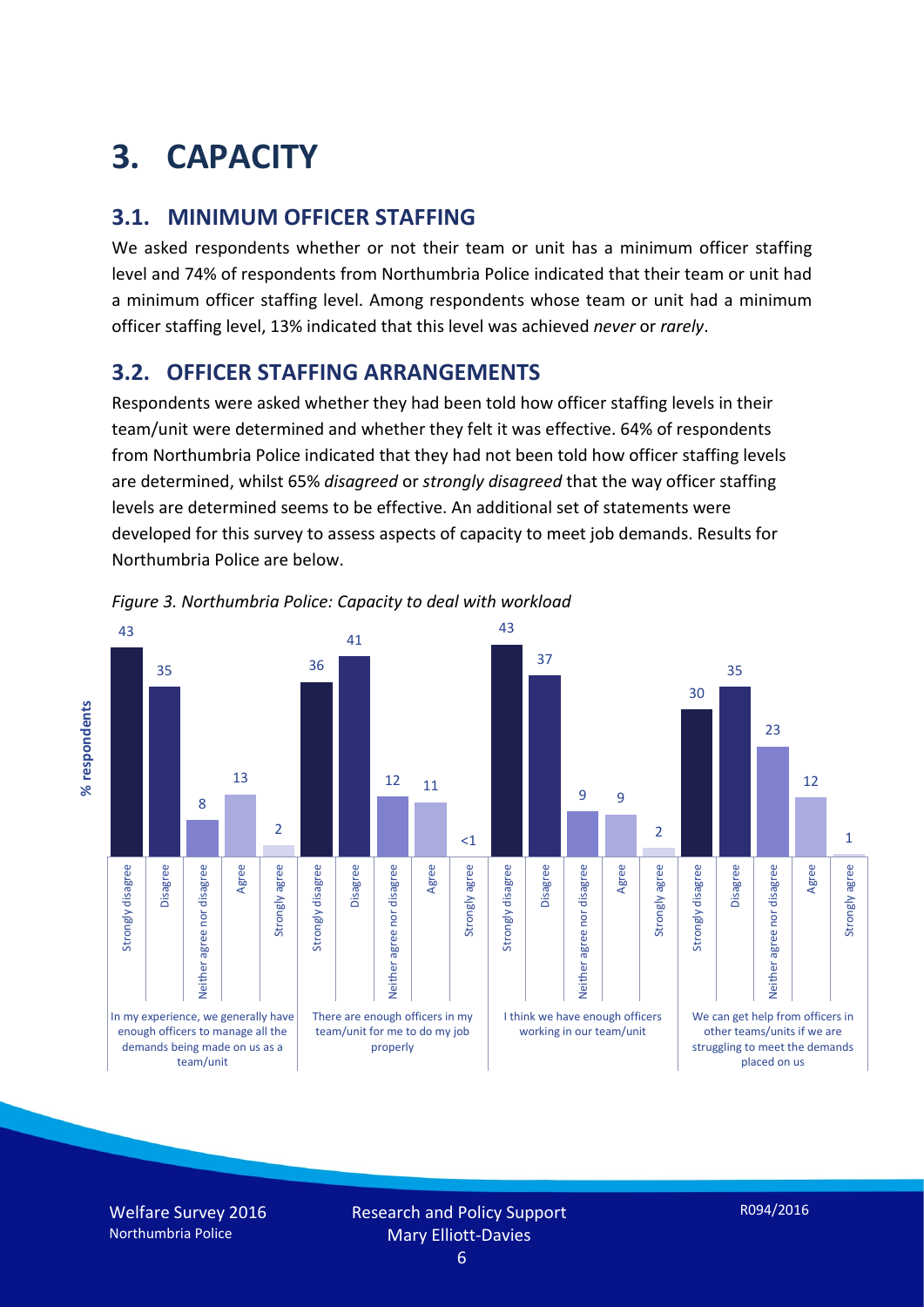# **4. WORK PATTERNS**

### **4.1. SHIFTS**

Respondents were invited to indicate which of broad shift patterns they typically worked (indicated in Figure 4) and, to the nearest hour, how long their shifts are supposed to last.

4% of respondents from Northumbria Police reported their formal shift duration was more than the 8-10 hours advised by the Health and Safety Executive<sup>[vii](#page-15-6)</sup> and the Police Negotiating Board. Vill

#### 58 % respondents **% respondents** 30 9 3 1 Rotating shift Rotating shift Fixed day shifts Other Fixed evening/night pattern including pattern excluding (between 6am nights nights and 6pm) shifts (between

### **4.2. SINGLE CREWING**

Among respondents from Northumbria Police, for whom this item was applicable (*N*=*173*), 77% reported being single crewed either *often* or *always* over the previous 12 month period, this can be compared with 73% of respondents from the national sample.

### **4.3. BREAKS, REST DAYS AND ANNUAL LEAVE**

51% of respondents from Northumbria Police were *never* or *rarely* able to take their full rest break entitlement, and 97% reported having had two or more rest days cancelled in the previous 12 month period.

42% of respondents from Northumbria Police told us that they have not been able to take their full annual leave entitlement in the previous 12 month period.

Welfare Survey 2016 Northumbria Police

6pm and 6am)

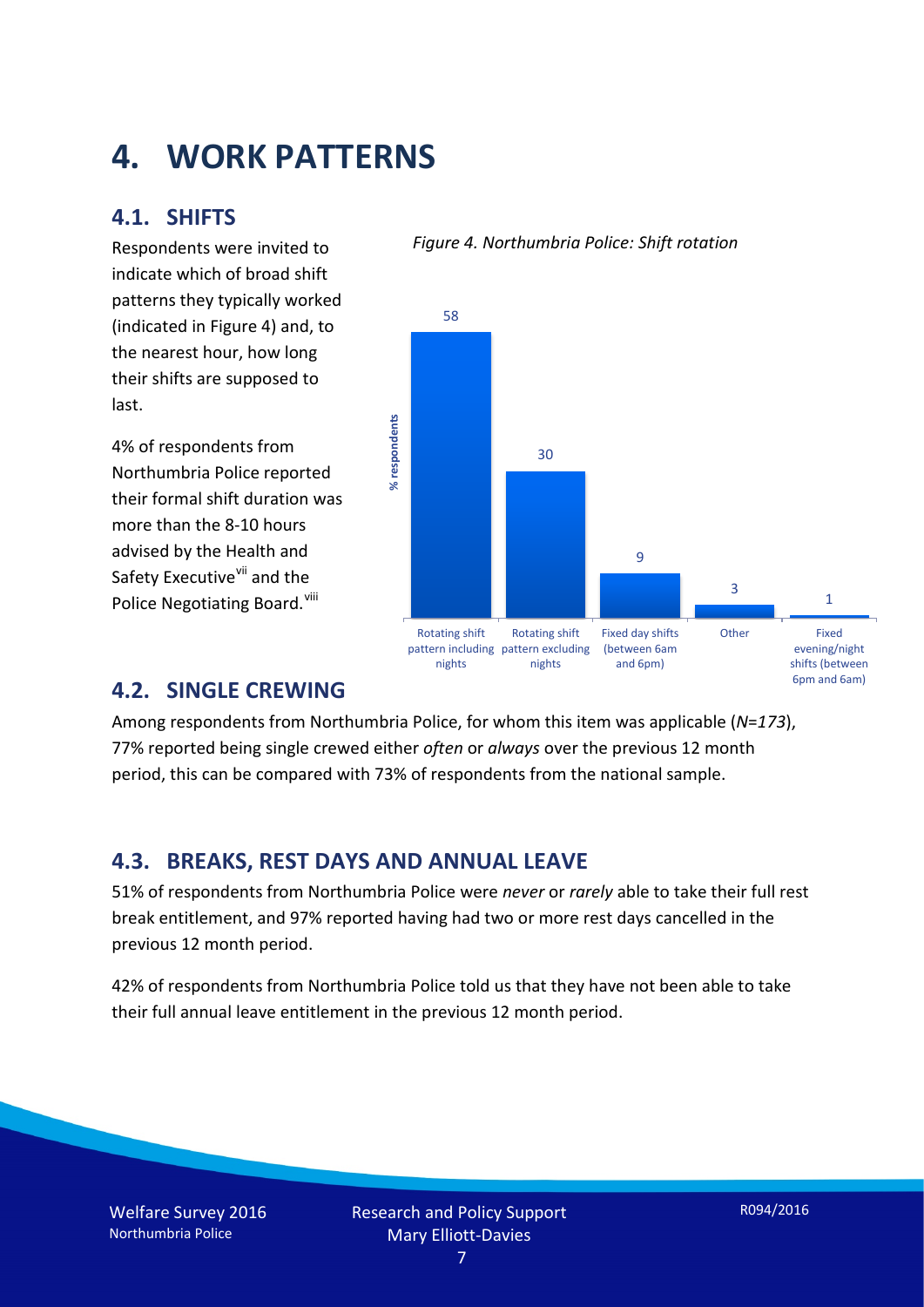# **5. MENTAL HEALTH AND WELLBEING**

# **5.1. SINGLE ITEM INDICATOR**

A top-level broad overview of mental wellbeing was established using an item that asked respondents to indicate whether they had experienced feelings of stress, low mood, anxiety, or other difficulties with their health and wellbeing over the last 12 months.

88% of respondents from Northumbria Police indicated that they had experienced feelings of stress, low mood, anxiety, or other difficulties with their health and wellbeing over the last 12 months. 95% also indicated that these feelings were caused, or made worse by work.

### **5.2. MENTAL WELLBEING**

Mental wellbeing can be broadly conceptualized as having two dimensions. The first concerns positive affect (i.e. pleasurable aspects of wellbeing such as feelings of optimism, cheerfulness, and relaxation). The second concerns psychological functioning (i.e. such as clear thinking, self-acceptance, personal development, competence, and autonomy).

To investigate mental wellbeing in more detail the two-dimensional structure of mental wellbeing described above was assessed using the short Warwick-Edinburgh Mental Wellbeing Scale.<sup>[ix](#page-15-8)</sup> The use of this scale, which has been widely used in a number of settings, helps us to measure the incidence of wellbeing in the police in a reliable way, allowing credible comparisons. The scale asks individuals to rate their experience during the last two weeks for seven positively framed statements.

Findings for the items for the short Warwick-Edinburgh Mental Wellbeing Scale for Northumbria Police are presented in Figure 5 alongside those for the general public.

### **5.3. HELP SEEKING**

A question was applied to identify those who had ever **sought help** for feelings of stress, low mood, anxiety, or any other difficulties with mental health and wellbeing. Examples of sources of help were provided including GP, occupational health department, psychologist, therapist, and counsellor.

43% of Northumbria Police respondents had previously sought help for feelings of stress, low mood, anxiety or other difficulties with their mental health and wellbeing, of which 61% had done so within the last 12 months.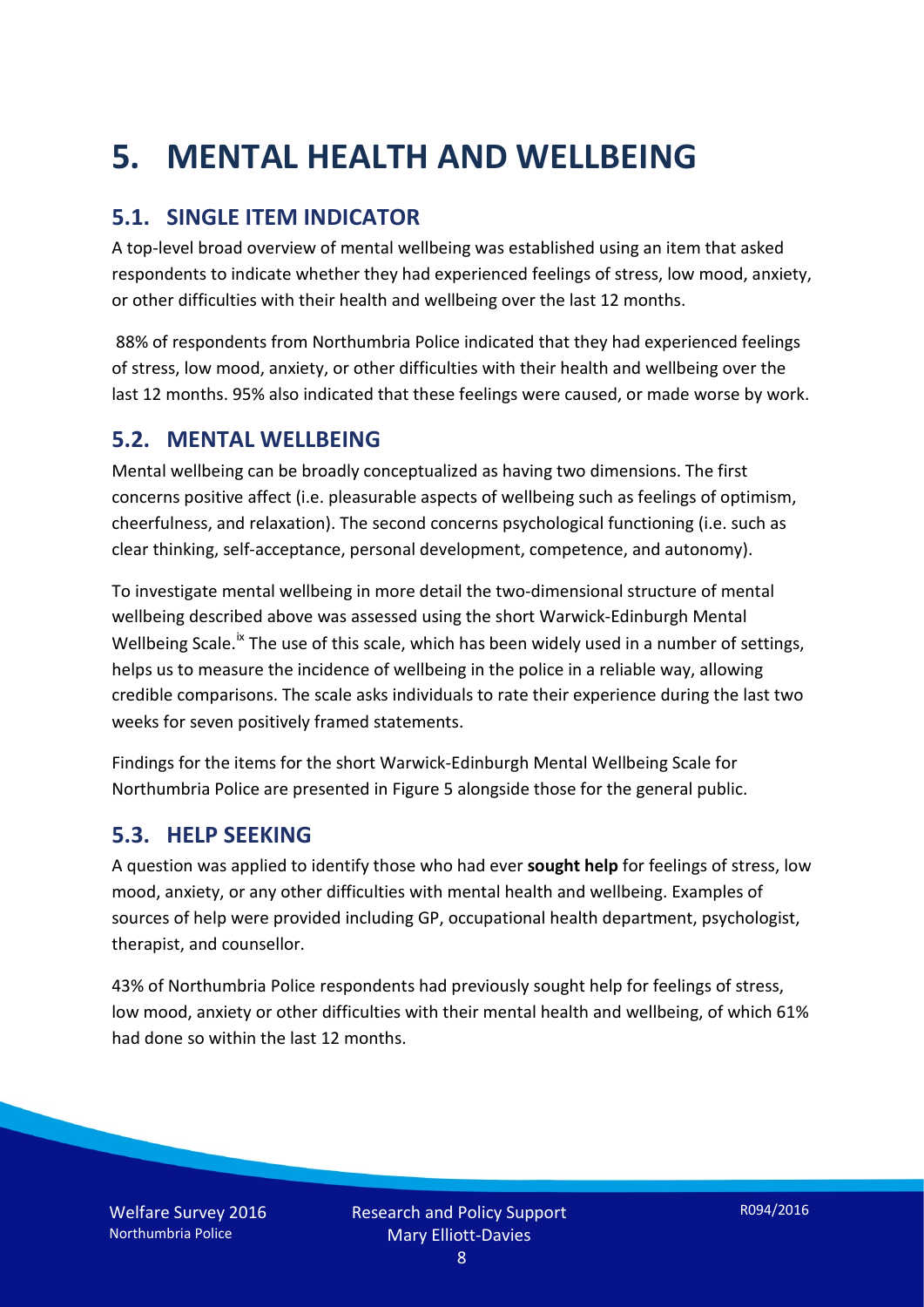



General Population: North West [England] Mental Wellbeing Survey (2012-23)

Local Response: PFEW Welfare Survey (2016)

### **5.4. STRESS**

Work related stress was measured using a single-item measure. 42% of respondents from Northumbria Police presented with a non-diagnostic case of work-related stress.<sup>[x](#page-15-9)</sup> Stress outside of work was assessed using an adaptation of the work-related stress measure. 10% of respondents from Northumbria Police presented with a non-diagnostic case of stress outside of work.

Welfare Survey 2016 Northumbria Police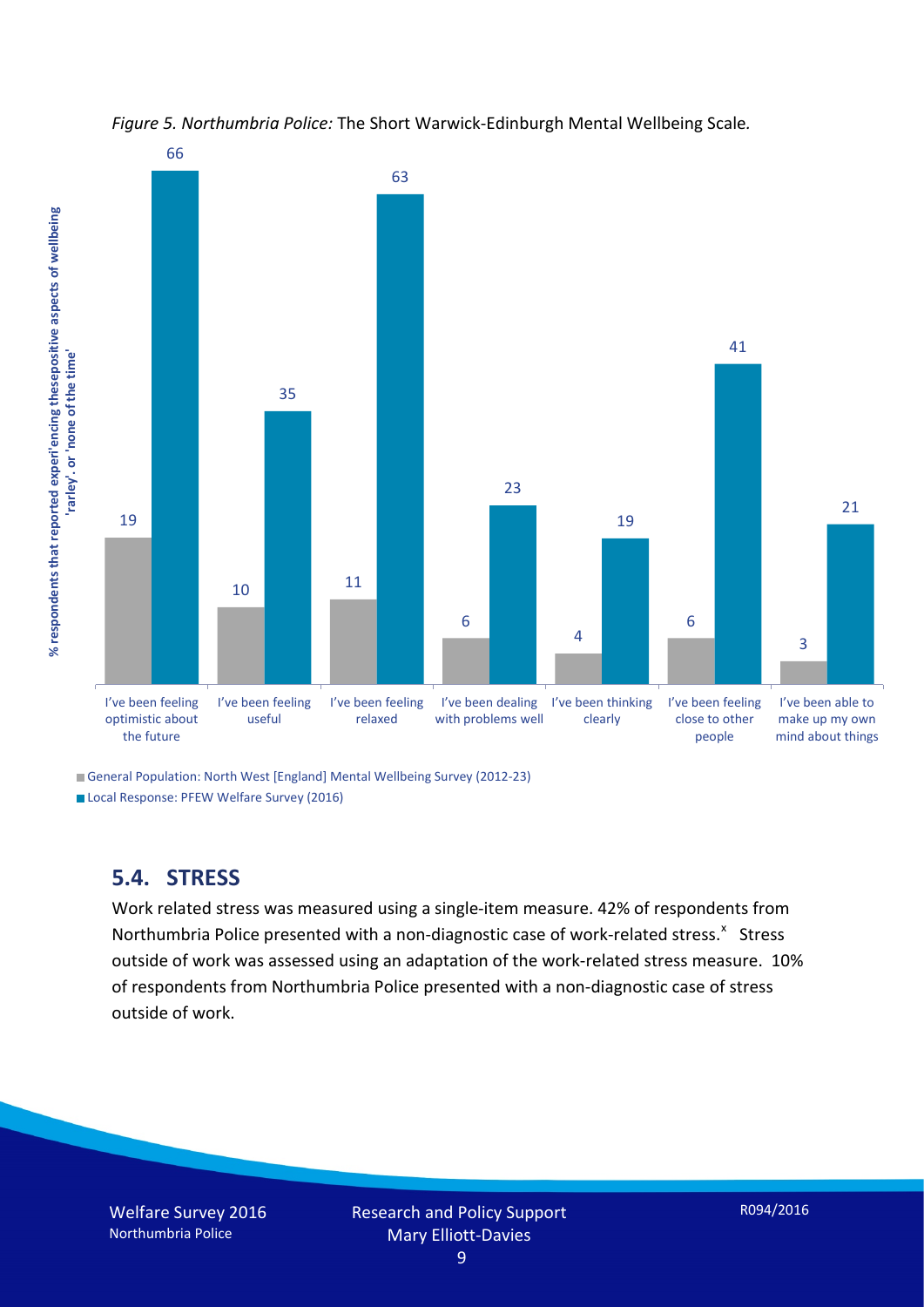# **6. ORGANISATIONAL SUPPORT: MENTAL HEALTH & WELLBEING**

Participants who indicated that they had sought help for difficulties with mental health and wellbeing were presented with additional questions concerning disclosure to a line manager.

### **6.1. DISCLOSURE**

60% of respondents reported that they had disclosed seeking mental health and wellbeing support to their line managers.

## **6.2. REASONS FOR NON-DISCLOSURE**

Respondents who did not disclose that they were seeking mental health and wellbeing support were asked to indicate why. Findings are presented in Figure 6 below. Respondents were able to cite as many reasons as applicable.

#### *Figure 6. Northumbria Police: Reasons for non-disclosure*



Reasons for non-disclosure

#### **D**Other

- I didn't want to be treated differently (in a negative way)
- I It wasn't affecting my work so I didn't feeli like I needed to
- I thought it would negatively affect my opportunities for promotion and/or specialisation
- I was worried that my other colleagues would find out

Welfare Survey 2016 Northumbria Police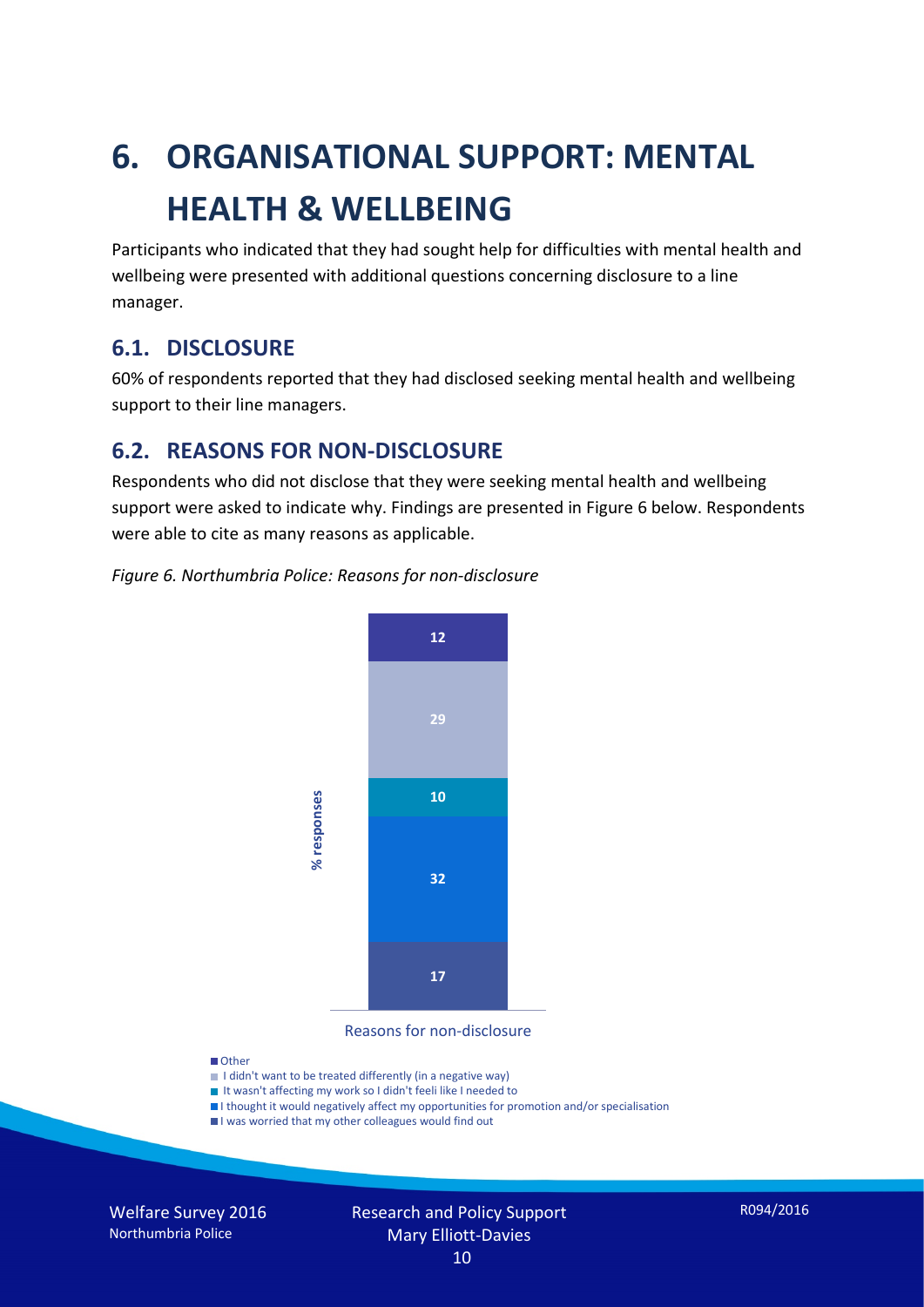### **6.3. LOCAL ATTITUDES TO MENTAL HEALTH AND WELLBEING**

All respondents were asked about the attitude of the police service towards mental health and wellbeing. Nationally, these were found to be fairly negative. Figure 7 below shows the perception reported by respondents from Northumbria Police.



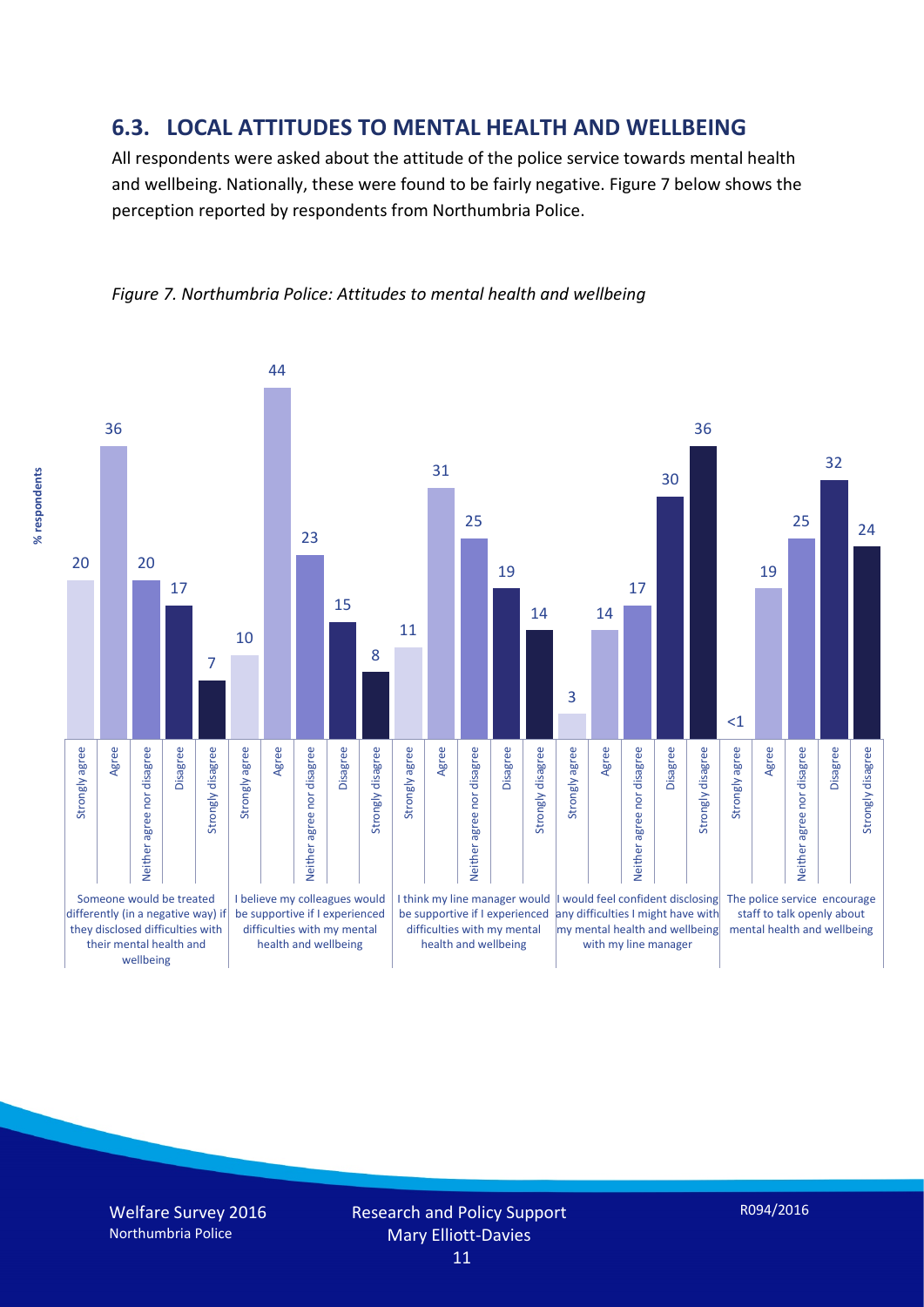# **7. ABSENCE BEHAVIOUR**

# **7.1. ABSENCE**

48% of respondents from Northumbria Police reported one or more days of sickness absence and 32% of respondents indicated that at least one day of their sickness absence was attributable to stress, depression, or anxiety.

# **7.2. PRESENTEEISM AND LEAVEISM**

Presenteeism is the act of attending work while ill. This has been shown to be associated with subsequent health decline, particularly in relation to burnout, $x_i$  and can to lead to elevated absenteeism.<sup>[xii](#page-16-1)</sup> Moreover, evidence suggests that presenteeism can compound the effects of the initial illness and negatively influence job satisfaction, resulting in negative job attitudes and withdrawal from work.<sup>[xiii](#page-16-2)</sup>

Leaveism is a recently coined term to describe hidden sickness absence and work undertaken during rest periods including using allocated time off such as annual leave entitlements to take time off when they are in fact unwell. Findings for Northumbria Police are presented in Figure 8 below.



#### *Figure 8. Northumbria Police: Absence behaviours*

Welfare Survey 2016 Northumbria Police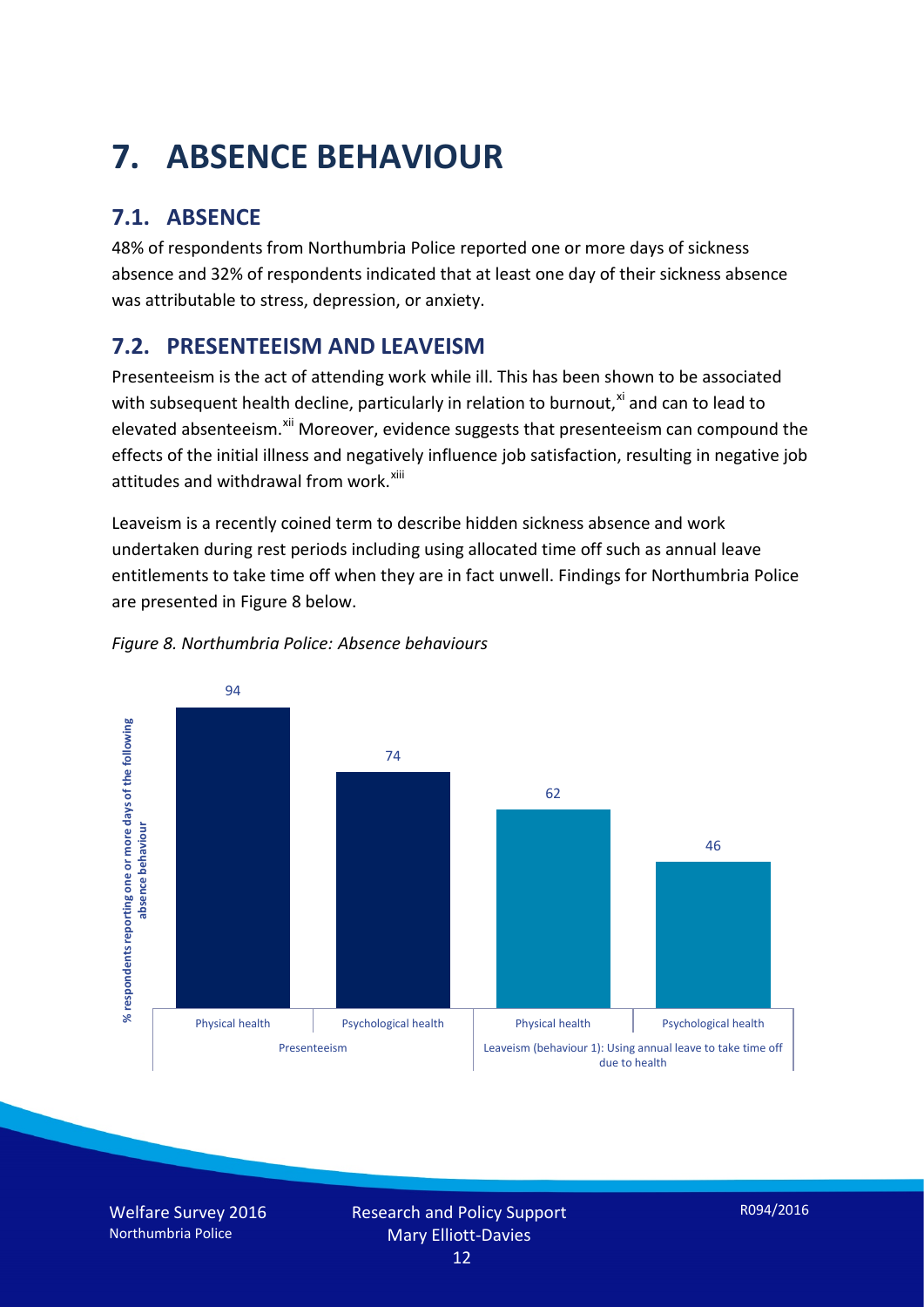# **8. ACCIDENTS, VIOLENCE AND INJURIES**

# **8.1. VIOLENCE**

Verbal and physical violence was assessed using four questions regarding how often officers received verbal insults, verbal threats, unarmed physical attacks, and attacks with a weapon from members of the public over the previous 12 months. Findings are presented in Figure 9 below.

*Figure 9. Northumbria Police: Frequency of verbal and physical violence from members of the public*



% respondents **% respondents**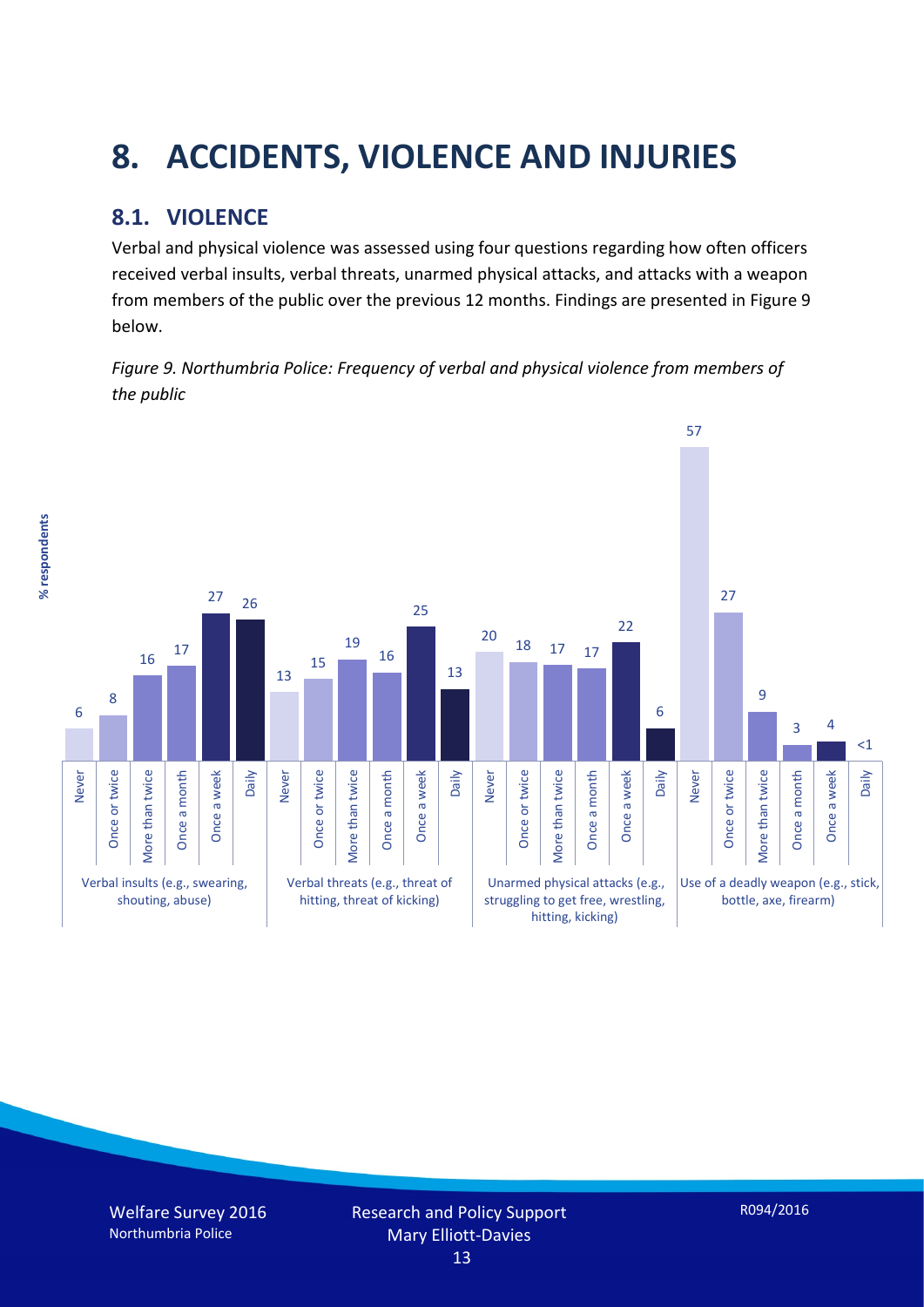### **8.2. INJURIES DUE TO ACCIDENTS AND VIOLENCE**

32% of Northumbria Police respondents reported that they had suffered one or more injuries that required medical attention as a result of **work-related violence** in the last year – losing more than 61 days in sickness absence. Whilst 39% of Northumbria Police respondents also reported that they had suffered one or more injuries that required medical attention as a result of **work-related accidents** in the last year – losing more than 178 days in sickness absence.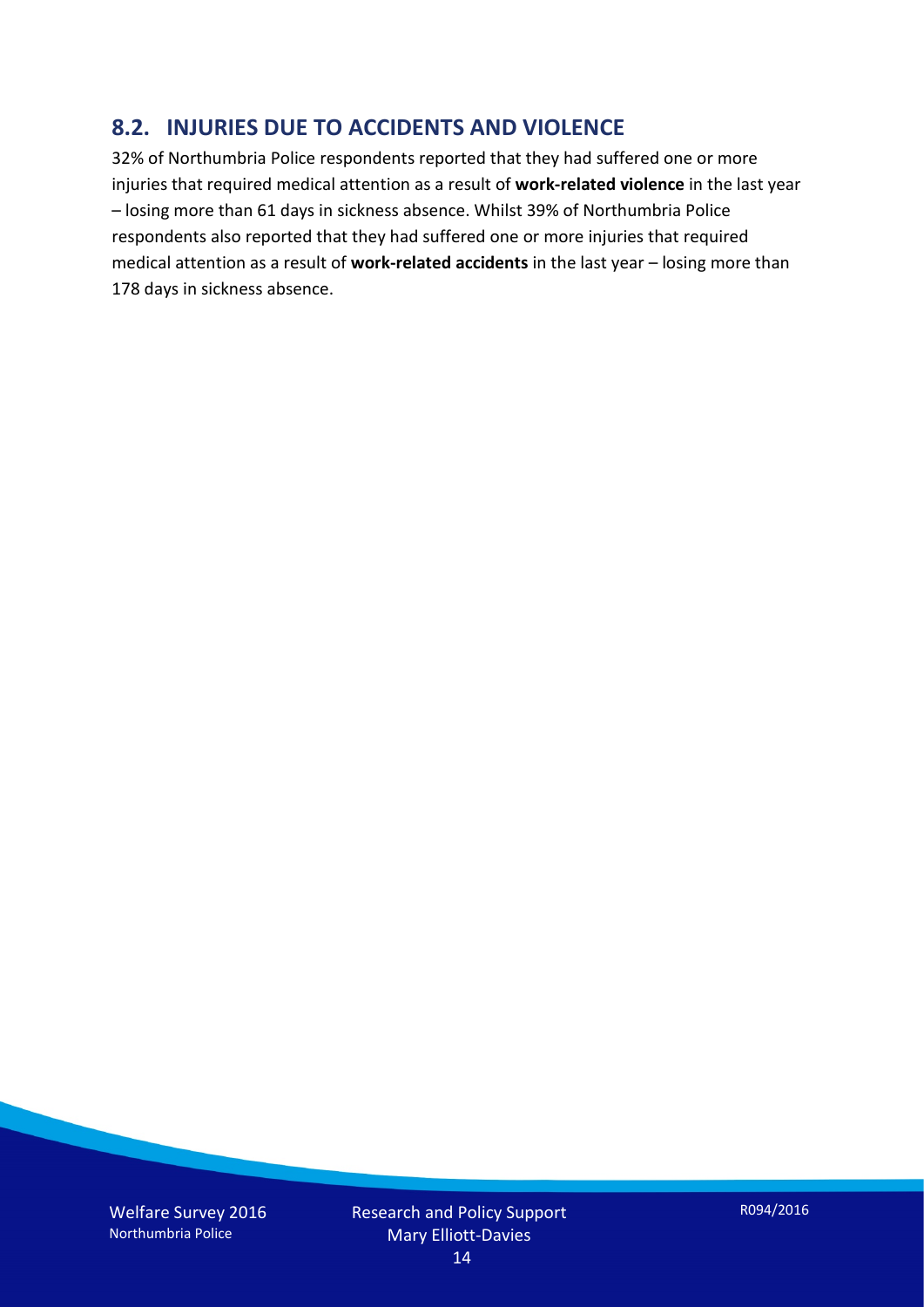# **9. Notes for JBBs**

Additional findings from the 2016 welfare survey are available on request from the Research and Policy department.

The findings of the survey can also be broken down in more detail in terms of different demographic groups, such as rank, role or length of service. However please be aware that we can only go into a certain level of detail with this demographic data in order to preserve respondents' confidentiality.

JBBs wishing to obtain further information can contact Mary Elliott-Davies [\(mary.elliott](mailto:mary.elliott-davies@polfed.org)[davies@polfed.org\)](mailto:mary.elliott-davies@polfed.org) to discuss their requirements. The Research and Policy Department only has one member of staff responsible for these data requests therefore please bear this in mind when contacting the team.

All other interested parties should speak to their local JBB in the first instance.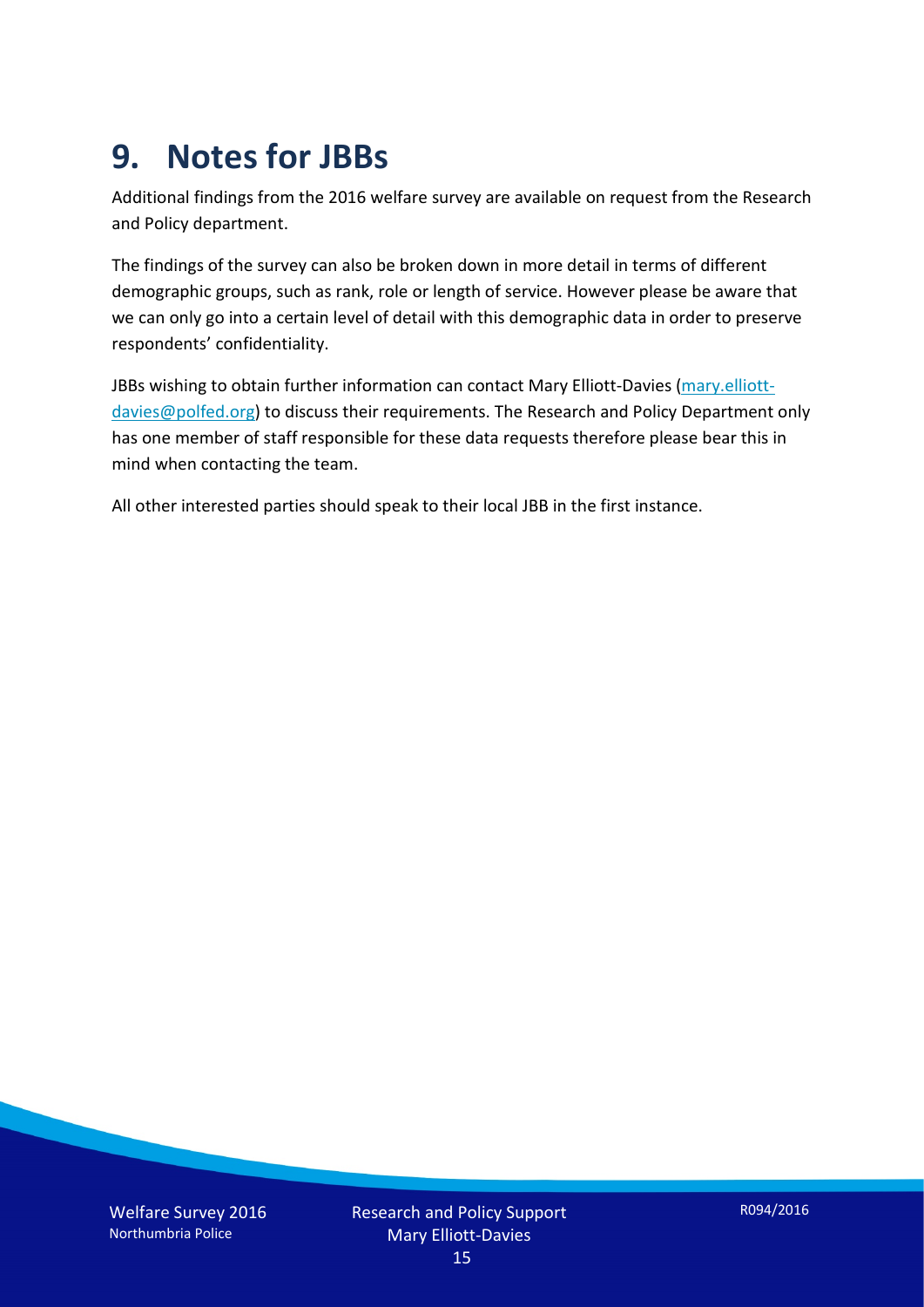# **10. REFERENCES**

<span id="page-15-0"></span>i National Audit Office (2015). Financial Sustainability of Police Forces in England and Wales. Retrieved September 12, 2016, fro[m https://www.nao.org.uk/wp](https://www.nao.org.uk/wp-content/uploads/2015/06/Financial-sustainability-of-police-forces.pdf)[content/uploads/2015/06/Financial-sustainability-of-police-forces.pdf](https://www.nao.org.uk/wp-content/uploads/2015/06/Financial-sustainability-of-police-forces.pdf)

<span id="page-15-1"></span><sup>ii</sup> Home Office (2010). Police Service Strength: England and Wales, 31 March 2010. Retrieved September 12, 2016, from [https://www.gov.uk/government/uploads/system/uploads/attachment\\_data/file/115745/hosb1410](https://www.gov.uk/government/uploads/system/uploads/attachment_data/file/115745/hosb1410.pdf) [.pdf](https://www.gov.uk/government/uploads/system/uploads/attachment_data/file/115745/hosb1410.pdf)

<span id="page-15-2"></span><sup>iii</sup> Home Office (2016). Police Workforce, England and Wales, 31 March 2016. Statistical Bulletin 05/16. Retrieved September 12, 2016, fro[m https://www.gov.uk/government/statistics/police](https://www.gov.uk/government/statistics/police-workforce-england-and-wales-31-march-2016)[workforce-england-and-wales-31-march-2016](https://www.gov.uk/government/statistics/police-workforce-england-and-wales-31-march-2016)

<span id="page-15-3"></span><sup>iv</sup> Elliott-Davies, M., Donnelly, J., Boag-Munroe, F., & Van Mechelen, D. (2016). 'Getting a battering' The perceived impact of demand and capacity imbalance within the Police Service of England and Wales: A qualitative review. The Police Journal, 89, 2, 93-116.

<span id="page-15-4"></span><sup>v</sup> Cousins, R., Mackay, C., Clarke, S., Kelly, C., Kelly, P., & McCaig, R. (2004). 'Management Standards' and work-related stress in the UK: Practical development. *Work & Stress, 18*, 113–136; Mackay, C., Cousins, R., Kelly, P., Lee, S., & McCaig, R. (2004). 'Management Standards' and work-related stress in the UK: Policy background and science. *Work & Stress, 18*, 91–112.

<span id="page-15-5"></span>vi Edwards, J., & Webster, S. (2012). Psychosocial risk assessment: Measurement invariance of the UK Health and Safety Executive's Management Standards Indicator Tool across public and private sector organizations. *Work & Stress, 26*, 130–142

<span id="page-15-6"></span>vii HSE.(2006).Managing shift work: *Health and Safety Guidance*. HSE Books, HSG256, ISBN 9780717661978, Crown Copyright.

<span id="page-15-7"></span>viii Home Office. (2010). Guidance on Variable shift arrangements for police officers [PNB circular] 016-2010.

<span id="page-15-8"></span><sup>ix</sup> Stewart-Brown, S., Tennant, A., Tennant, R., Platt, S., Parkinson, J., & Weich, S. (2009). Internal construct validity of the Warwick-Edinburgh Mental Well-being Scale (WEMWBS): A Rasch analysis using data from the Scottish Health Education Population Survey. *Health and Quality of Life Outcomes, 7*: 15.

<span id="page-15-9"></span>x Smith, A., Johal, S., Wadsworth, E., Davey Smith, G., & Peters, T. (2000). The Scale of Perceived Stress at Work: The Bristol Stress and Health at Work Study. Contract Research Report 265/2000. Sudbury: HSE Books.